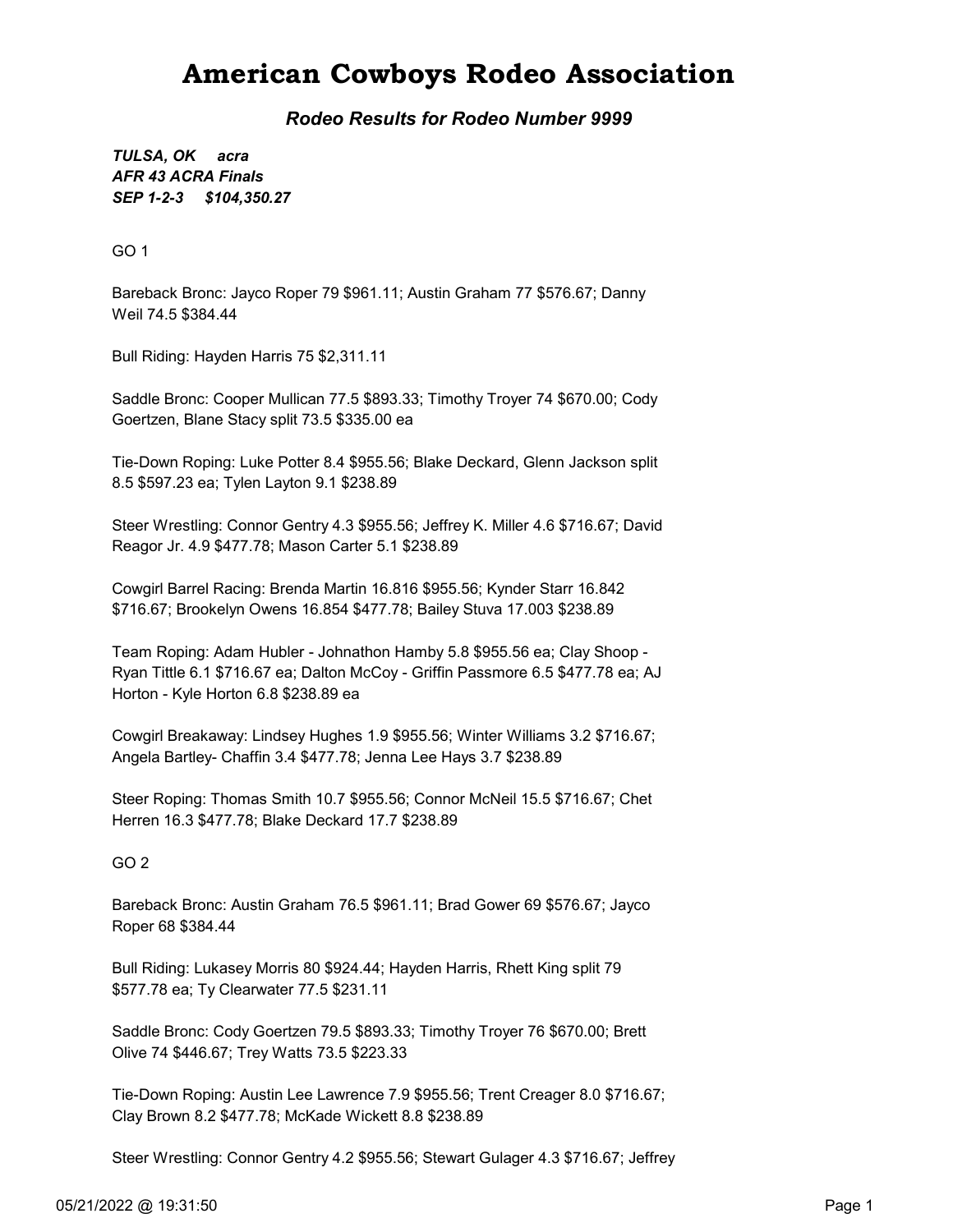## American Cowboys Rodeo Association

### Rodeo Results for Rodeo Number 9999

K. Miller 4.5 \$477.78; Newt Bush 4.8 \$238.89

Cowgirl Barrel Racing: Kynder Starr 16.385 \$955.56; Jaylie Matthews 16.451 \$716.67; Kindyl Scruggs 16.495 \$477.78; Brenda Martin 16.657 \$238.89

Team Roping: Destry Graham - Nicky Simmons 5.5 \$955.56 ea; Brent Mibb - Jeff Brown 5.8 \$716.67 ea; Thompson Berryhill - Cody Heflin 6.6 \$477.78 ea; Jake Cooper - Tyler Hutchins 6.7 \$238.89 ea

Cowgirl Breakaway: Angela Bartley- Chaffin 2.0 \$955.55; Winter Williams 3.1 \$716.67; Ryley Lawson Layton 3.3 \$477.78; Kylee Jo Carder, Kendyl Hutton split 3.4 \$119.45 ea

Steer Roping: Shorty Garten 12.2 \$955.56; Trenton Johnson, Blake Deckard split 13.2 \$597.23 ea; Brad Prater 13.9 \$238.89

#### GO 3

Bareback Bronc: Jayco Roper 75.5 \$961.11; Danny Weil 73.5 \$576.67; Austin Graham 69 \$384.44

Bull Riding: Lukasey Morris 87 \$924.44; Dason Martin 78.5 \$693.33; Matthew Hennelly 76 \$462.22; Cash Bronson 72 \$231.11

Saddle Bronc: Trey Watts, Cody Goertzen split 75 \$781.67 ea; Brett Olive 73 \$446.67; Rowdy Chesser 72 \$223.33

Tie-Down Roping: Blake Deckard 8.1 \$955.56; Tylen Layton, Austin Lee Lawrence split 8.5 \$597.22 ea; Luke Potter 8.8 \$238.89

Steer Wrestling: Ronnie Fields 4.0 \$955.56; David Reagor Jr. 4.1 \$716.67; Travis Burgett 4.4 \$477.78; Mason Carter 4.5 \$238.89

Cowgirl Barrel Racing: Kindyl Scruggs 16.397 \$955.56; Jaylie Matthews 16.454 \$716.67; Brenda Martin 16.772 \$477.78; Jaiden Wilmoth 16.812 \$238.89

Team Roping: Trevor Howard - Lane Reeves, Jesse Stipes - Casey Stipes split 4.9 \$836.11 ea; Brent Mibb - Jeff Brown 5.8 \$477.78 ea; Kyler Kreder - Chad Evans 6.3 \$238.89 ea

Cowgirl Breakaway: Cali Griffin 2.3 \$955.56; Addie Weil, Jenna Lee Hays split 2.4 \$597.22 ea; Halle Tatham 2.6 \$238.89

Steer Roping: Brady Garten, Cord Hodge split 12.0 \$836.12 ea; Brodie Poppino 12.4 \$477.78; Connor McNeil 13.5 \$238.89

#### AVERAGE: